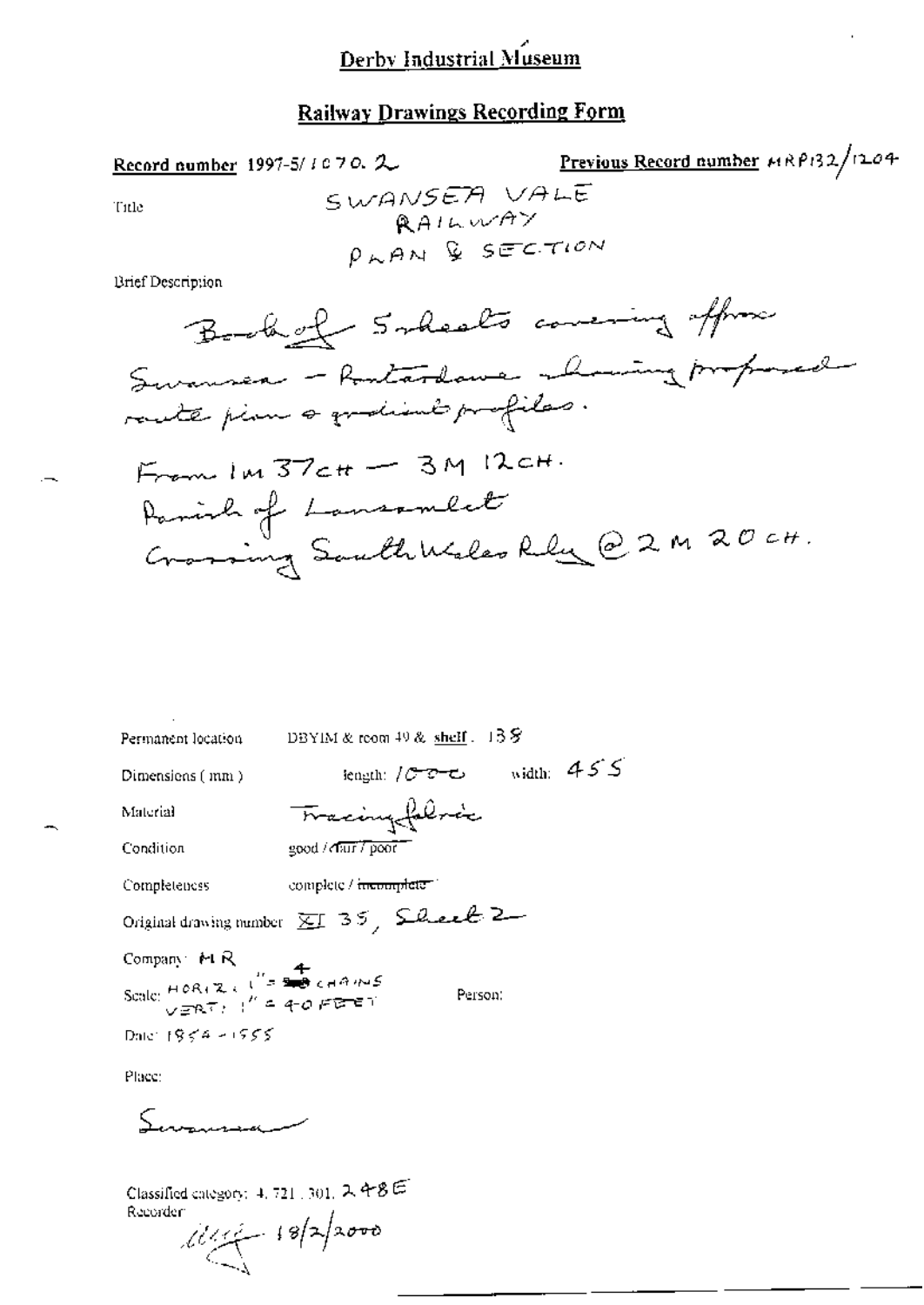Record number 1971-384/368.

 $\sigma_{\rm{max}}$ 

 $CATTELL$ Previous Record number  $124$ 

Title

FOR NOTICE ONLY MIOLAND RAILWAY ADDITIONAL LANDS AT SWANSEA AND DIVERSION OF FOOTPATH

**Brief Description** 

Permanent location

DBYIM & room 49 & shelf:  $15$ 

Dimensions (mm)

length:  $755$  width:  $520$ Paper

Condition

Completeness

Material

complete / incomplete"

Original drawing number

Company:

Scale:  $\int_{1.2500}^{\pi} 3.156$  *CHMINS* 

good / fair+poor

Date:  $1908$ 

Person:

Place:

wannea s

Classified category. 4, 721, 301,  $2.4 - 8E$  $w_{f}$  2/8/2002 Recorder: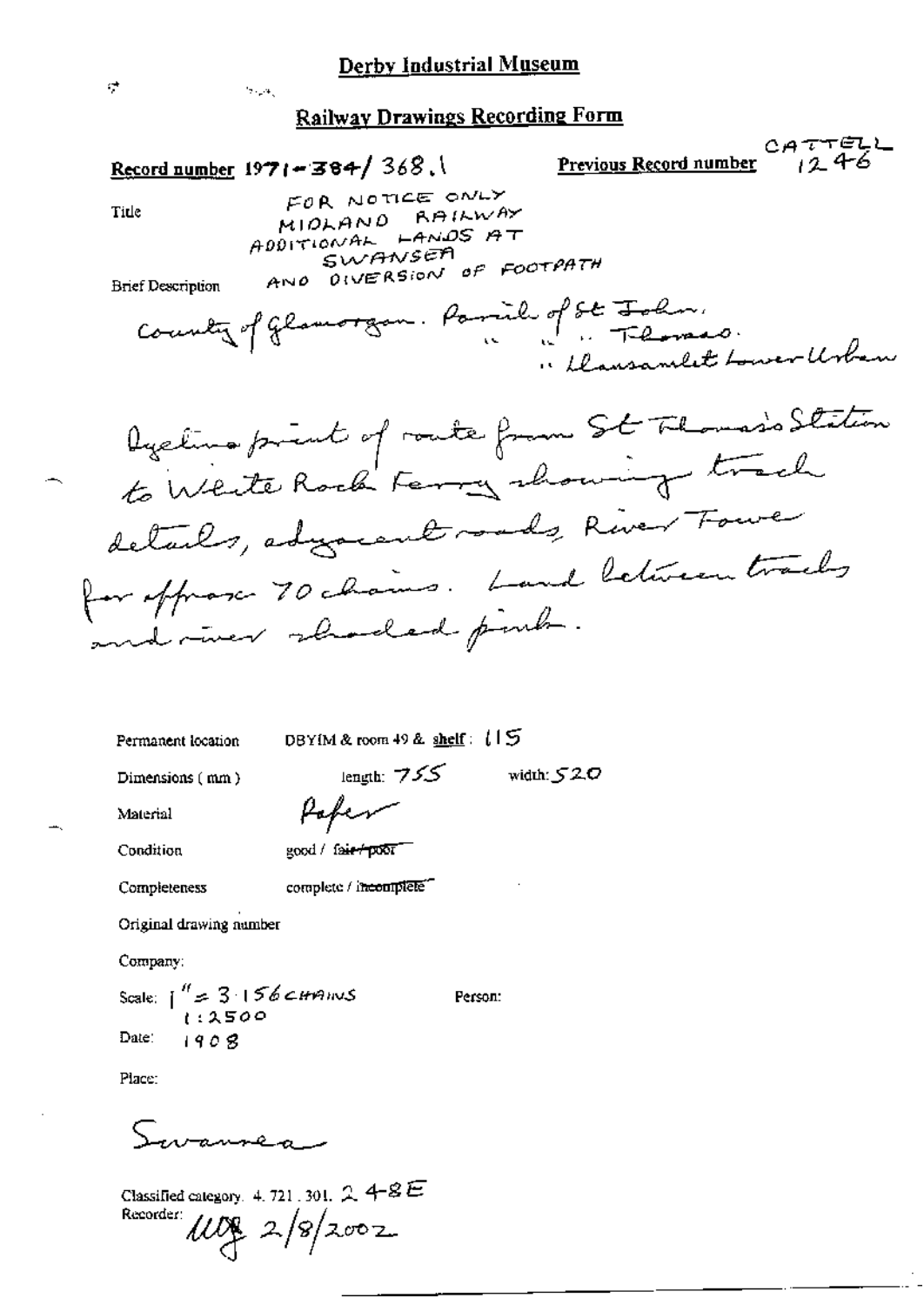|              | <u> Record number</u> 19 <b>71–364/</b> 3 <i>68</i> . 2 | CATTELL<br><b>Previous Record number</b><br>1266 |
|--------------|---------------------------------------------------------|--------------------------------------------------|
| <b>Tifle</b> | SWANSEA                                                 |                                                  |

**Brief Description** 

Less detailed plan than 1971-384/368.1 of tracks, buildings & watercourses. Shows reconting of footpath, adogerent to New Cut & River Tower, onto Pentre Guinea Road and Forchole Road. Avec of land adjourned to tracks abaded pink.

Permanent location

DBYIM & room 49 & shelf:  $/15$ 

Dimensions (mm)

length:  $795$  width:  $365$ 

Condition

Material

Paper good / f<del>air / 86</del>67

Completeness

complete / incomplete

Original drawing number /

Company:

Scale:  $1^{1/2} = 3.156$  c Hm NV Date: 29 July 1908

Person:

Place:

Saransea

Classified category: 4, 721, 301,  $248E$ Recorder:  $\mu$ thg 2/8/2002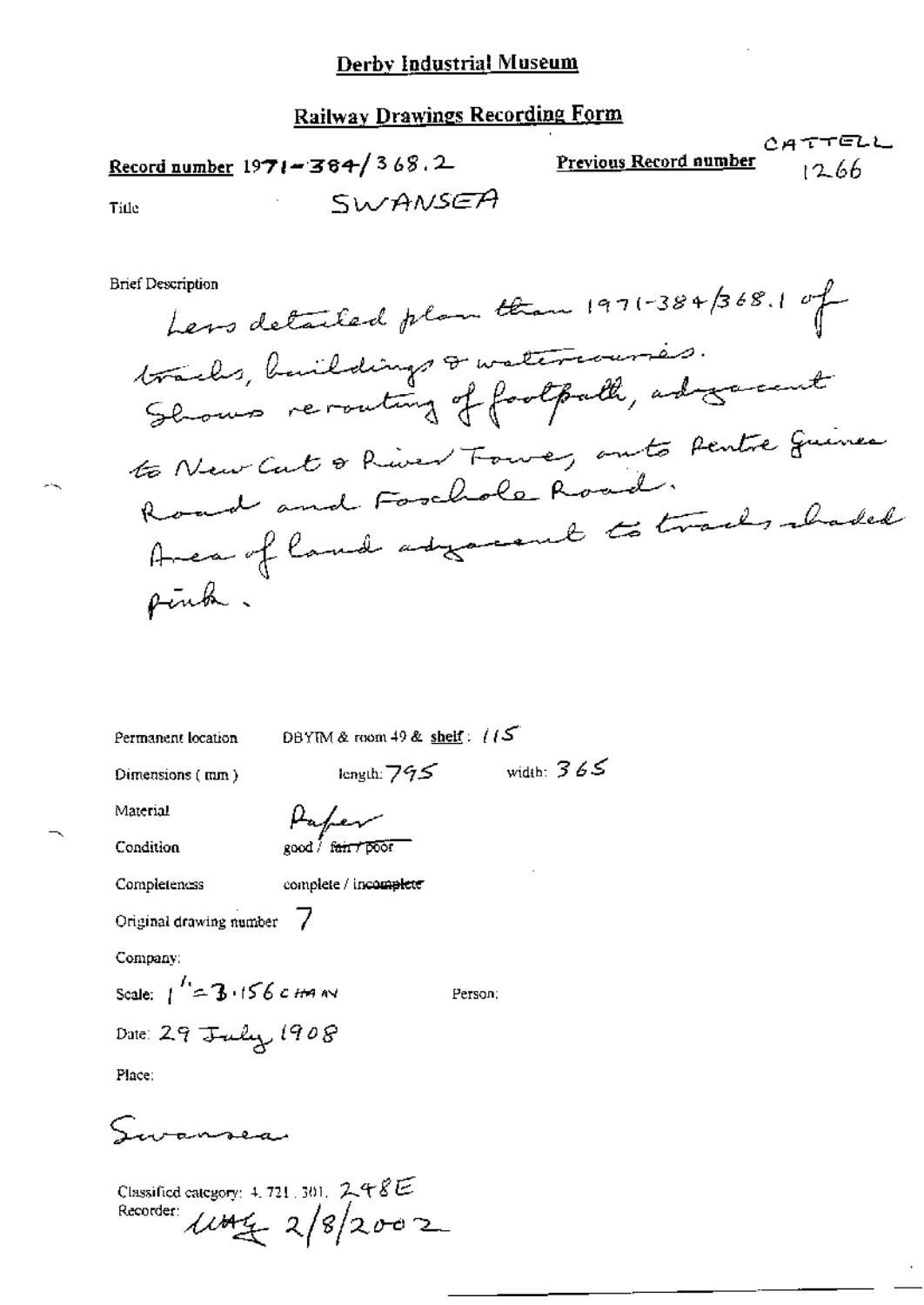### **Railway Drawings Recording Form**

Previous Record number HRP132/1204 Record number 1997-5/1070. SWANSEA VALE Title RAILWAY PLAN & SECTION **Brief Description** Book of Solsals covering offers Swansen - Routerdame - howing proposed route plan a grationt profiles. From start of Summer Vile Rly informate of Swanner, Hamlet of Sannt Thomas. On-IM 37 cHAINS Parcil of Lamsamlet. Whiterock Coffer Works.

| Permanent location                                      | DBYIM & room $49$ & shelf: $138$                     |
|---------------------------------------------------------|------------------------------------------------------|
| Dimensions (mm)                                         | width: $455$<br>length: $/$ $/$ $/$ $/$ $+$ $\infty$ |
| Material                                                | Tracingfolock                                        |
| Condition                                               | good / rair / poor                                   |
| Completeness                                            | complete / <del>incomple</del> te =                  |
|                                                         | Original drawing number $\Sigma$ 35 Sheet 1.         |
| Company: MR<br>$\frac{4}{15}$ and $\frac{4}{15}$ chains |                                                      |

Person:

Scale:  $H$  OR (Z : 1<sup>2</sup> = 200 cHAINS)

Date:  $1854 - 1955$ .

Place.

Summator

Classified category. 4, 721, 301,  $2486$ Recorder:

 $\mu_{\mathcal{L}}$  18/2/2000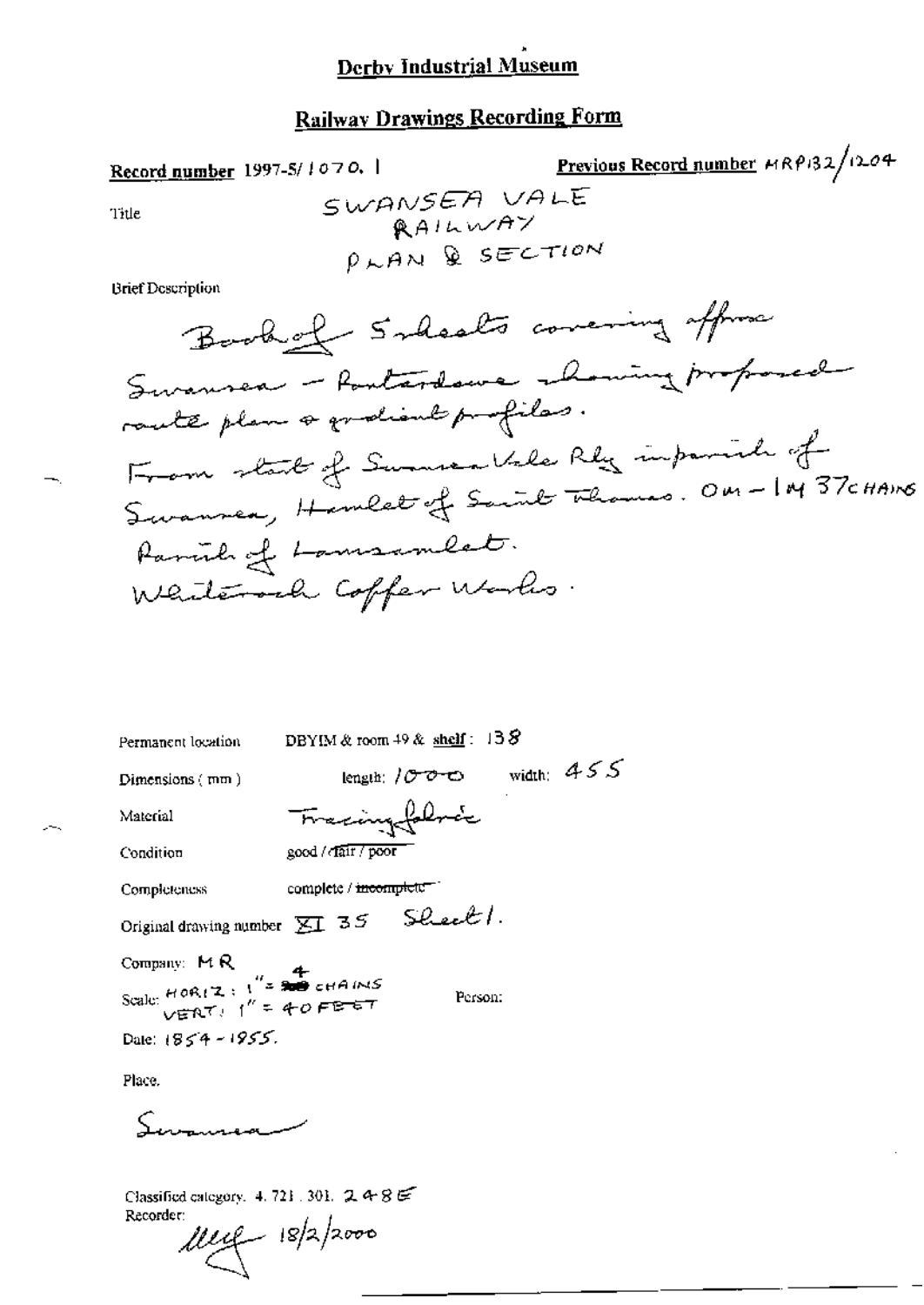### **Railway Drawings Recording Form**

Record number 1997-5/1070, 3

Previous Record number MRP132/1204

 $\mathbf{A}$ 

Title

**Brief Description** 

length:  $10000$  width:  $455$ Dimensions (mm) Tracingfibric Material good / Tarr / poor Condition complete / meomplete = Completeness Original drawing number  $\overline{\text{SI}}$  35, Shealt 3

DBYIM & room 49 & shelf. 13 S

Person.

Company:  $\bowtie R$ Scale:  $H(0R+Z)$ ;  $T = 1$ <br>Scale:  $H(0R+Z)$ ;  $T = 1$ <br>Scale:  $\sqrt{E^2R+T}$ ;  $T = 40$ ,  $F = 67$  $200e + 956 = 1955$ 

Place:

Permanent location

Samman

Classified category: 4, 721, 301,  $2,48 \in$ Recurder:

 $i$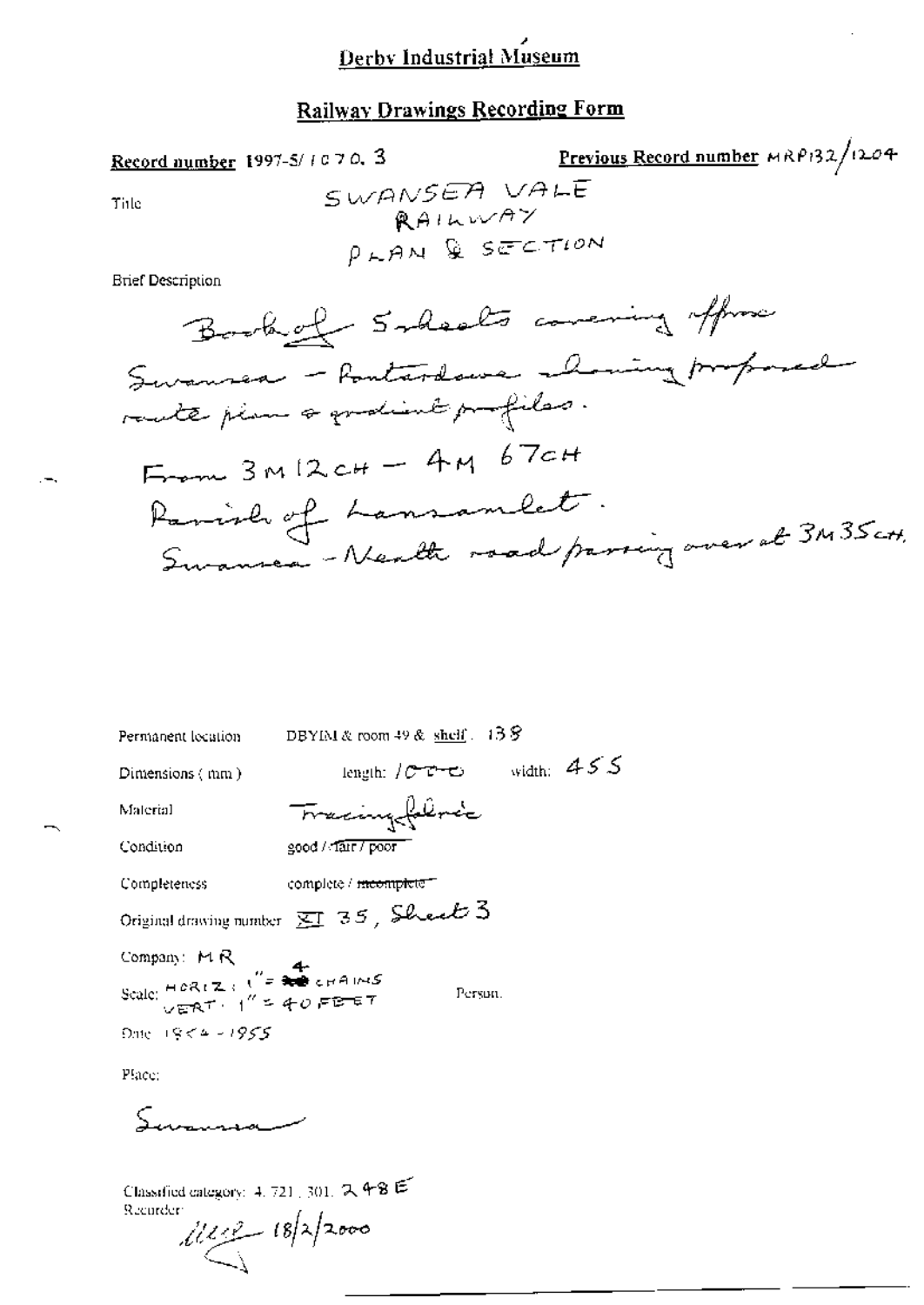# **Railway Drawings Recording Form**

Record number 1997-5/1070.4

Previous Record number MRP132/1204 SWANSEA VALE

Tiile

Ц.

SWHNY  
\nRAIUVAY  
\n
$$
\rho_{KAM}
$$
 Q SETUON

**Brief Description** 

| Permanent location                                                                                                                                                                                                                                                                                                                                                     | DBYIM & room $49$ & shelf: $13$ $9$             |
|------------------------------------------------------------------------------------------------------------------------------------------------------------------------------------------------------------------------------------------------------------------------------------------------------------------------------------------------------------------------|-------------------------------------------------|
| Dimensions (mm)                                                                                                                                                                                                                                                                                                                                                        | length: $10000$ width: $455$                    |
| матегіан                                                                                                                                                                                                                                                                                                                                                               | Fracingfolocie                                  |
| Condition                                                                                                                                                                                                                                                                                                                                                              | good / cfair / poor                             |
| Completeness                                                                                                                                                                                                                                                                                                                                                           | complete / i <del>ncomplete =</del>             |
|                                                                                                                                                                                                                                                                                                                                                                        | Original drawing number $\Sigma I$ 35, Sheet 4. |
|                                                                                                                                                                                                                                                                                                                                                                        |                                                 |
| Company: MR<br>Scale: $H O R$ $\overline{R}$<br>Scale: $H O R$<br>$\overline{R}$ $\overline{R}$ $\overline{R}$ $\overline{R}$ $\overline{R}$ $\overline{R}$ $\overline{R}$ $\overline{R}$ $\overline{R}$ $\overline{R}$ $\overline{R}$ $\overline{R}$ $\overline{R}$ $\overline{R}$ $\overline{R}$ $\overline{R}$ $\overline{R}$ $\overline{R}$ $\overline{R}$ $\over$ | Person:                                         |
| Date: $1955.$                                                                                                                                                                                                                                                                                                                                                          |                                                 |
| Diamon                                                                                                                                                                                                                                                                                                                                                                 |                                                 |

Place:

Summer

Classified energy (4, 721, 301,  $2.48E$ Recorder

1114-18/2/2000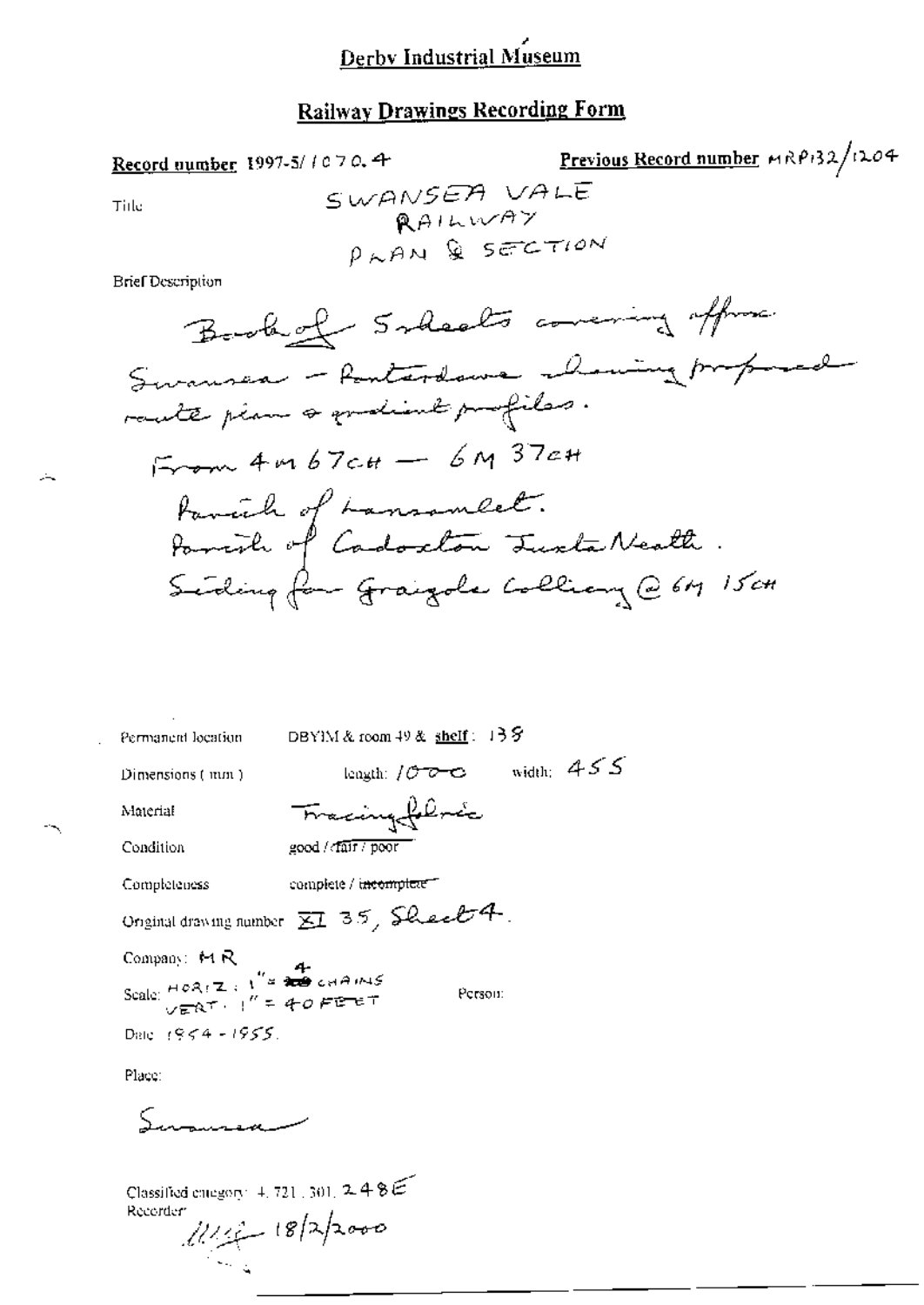# **Railway Drawings Recording Form**

Record number 1997-5/1070, 5

Previous Record number MRP132/1204

Title

**Brief Description** 

| Permanent location                         | DBYIM & room $49$ & shelf : $138$                      |
|--------------------------------------------|--------------------------------------------------------|
| Dimensions $\langle$ mm $\rangle$          | width: $455$<br>length: $10^{\circ}$ $\sim$ $\sim$     |
| Maierial                                   | Tracingfolme                                           |
| Condition                                  | good / Tair / poor                                     |
| Completeness                               | complete / incomplete =                                |
|                                            | Original drawing number $\overline{\Xi}I$ 35 Shock $S$ |
| Company: MR                                |                                                        |
| Scale: $HOR(Z, U^2) = \frac{4}{300}$ chang | Person <sup>-</sup>                                    |
| Date: $1954 - 1955$                        |                                                        |
| $\mathbf{D}$ lazar                         |                                                        |

Place:

Ń,

Summer

Classified category: 4, 721, 501,  $\mathcal{R}$  4-8  $\widetilde{\mathcal{B}}$ Recorder:

1114 18/2/2000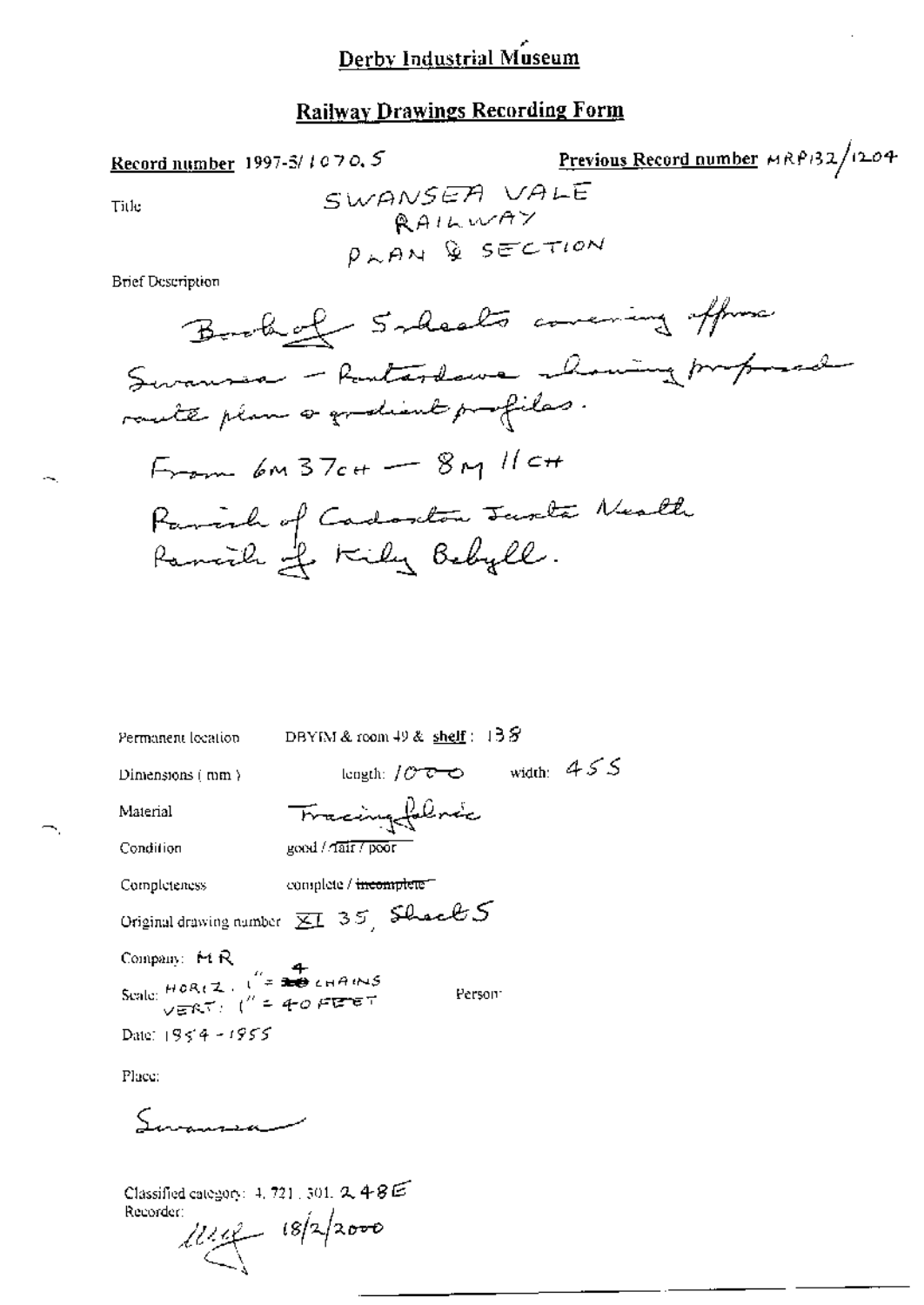CATTELL Record number 1971 - 384/370 Previous Record number  $1267$  $UPPER$  BANK Title

**Brief Description** 



| Permanent location  | DBYIM & room $+9$ & shelf: $1/5$ |              |  |
|---------------------|----------------------------------|--------------|--|
| Dimensions ( mm ) . | length: $615$                    | width: $315$ |  |

Rober

Material

Condition

good / f<del>air / poo</del>r

Completeness complete / incomplete-

Original drawing number  $77$ A

Company:

Scale:  $1^H = 3.156$  current Date: 29 July 1908

Person:

Place:

Uffer Bouch Station

Classified category: 4, 721, 301,  $248E$ ,  $252C$ Recorder 1104 2/8/2002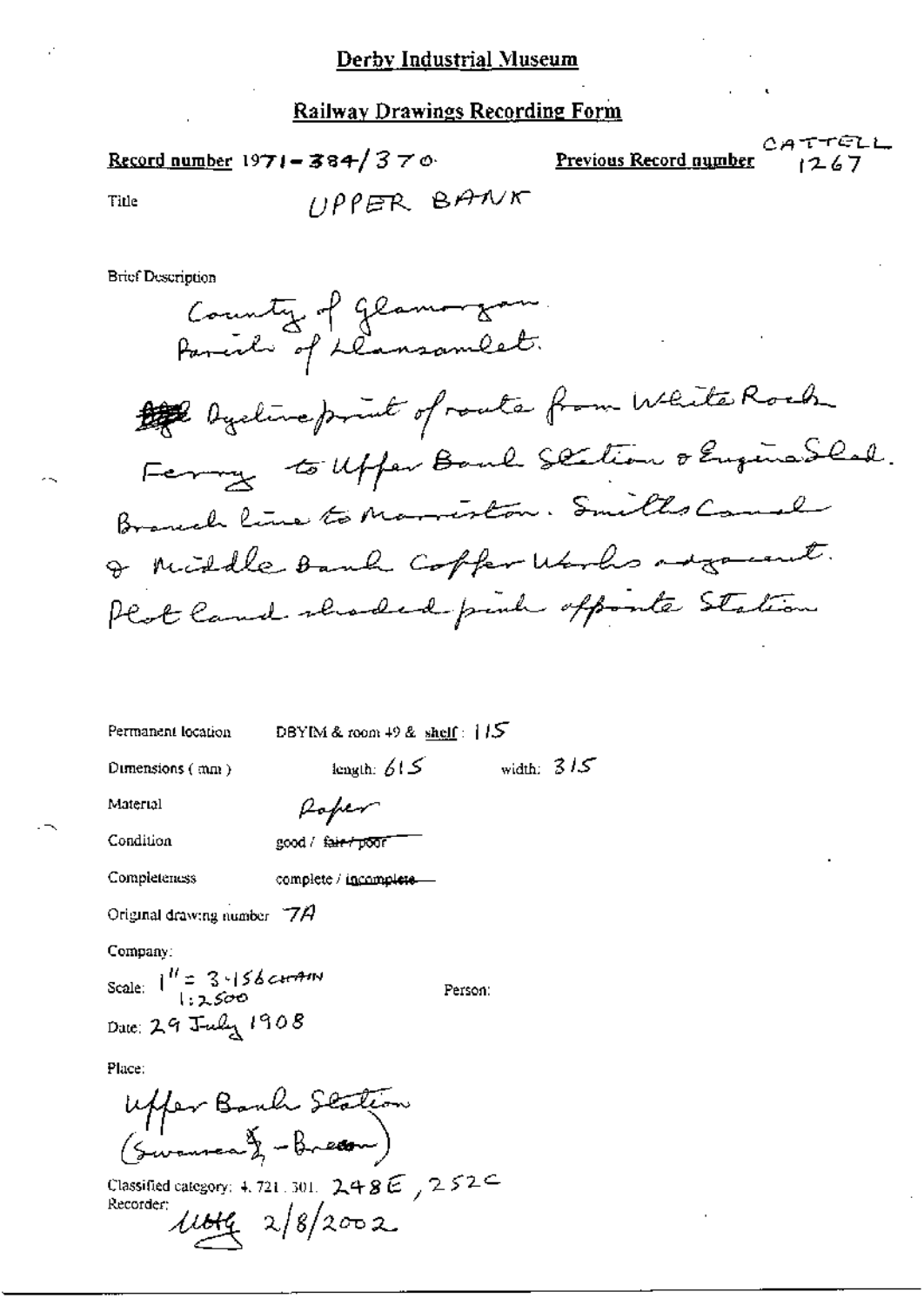#### **Railway Drawings Recording Form**

Record number 1997-5/ $497$ 

Previous Record number MRP13 2 /555

Title

MIOLAND RAILWAY  $SIX$   $PITS$ 

**Brief Description** 



| Permanent location                                                       | DBYIM & room 49 & shelf: $81$        |
|--------------------------------------------------------------------------|--------------------------------------|
| Dimensions (mm)                                                          | length: $2040$ width: $490$          |
| Material                                                                 | Kapen                                |
| Condition                                                                | geed/ fair/poor-                     |
| <b>Completeness</b>                                                      | e <del>omplet</del> e / incomplete   |
|                                                                          | Original drawing number $A/37$ , 193 |
| Company: $M\beta$                                                        |                                      |
| Scale: $1'' = 66$ FEET, Perm Person:<br>$1'' = 20$ Ferer. Section        |                                      |
| Date: 9 June 1892                                                        |                                      |
| Place:                                                                   |                                      |
| Since Rito                                                               |                                      |
|                                                                          |                                      |
| Classified category: 4, 721, 301, $2 + 8E$<br>Recorder: 100<br>29/5/1998 |                                      |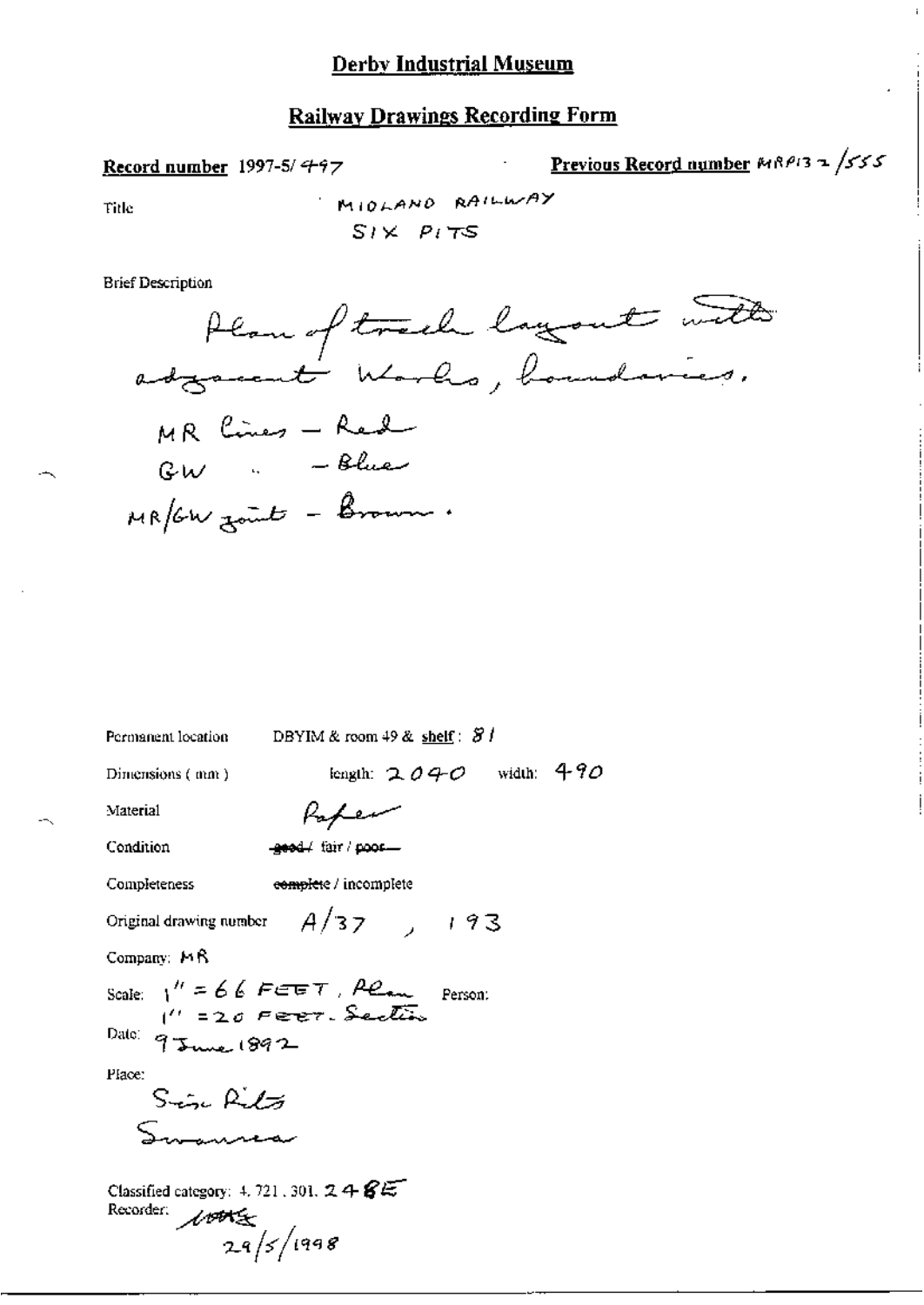Record number 1997-5/ 7211

Title

COUNTY OF GLAMORGAN PARISH OF LLANSAMLET. TOWNSHIP OF LLANSAMLET LOWER

**Brief Description** 

Previous Record number m RP132/807

DBYIM & room 49 & shelf:  $94$ Permanent location

Dimensions (mm)

length:  $945$  width:  $475$ 

Material Condition

Completeness

Tracing pofer on poperor follow  $good /$   $int / p\overline{or}$ complete / incomplete"

Original drawing number Sheet 4

Company:

Scale:  $\int'' = \int c H A W$ 

Person:

 $, 311$ 

Date:

Place:

Llowsanlet

Classified category: 4, 721, 301, 2, 4 8 E Recorder:

 $1041 - 16/4/1999$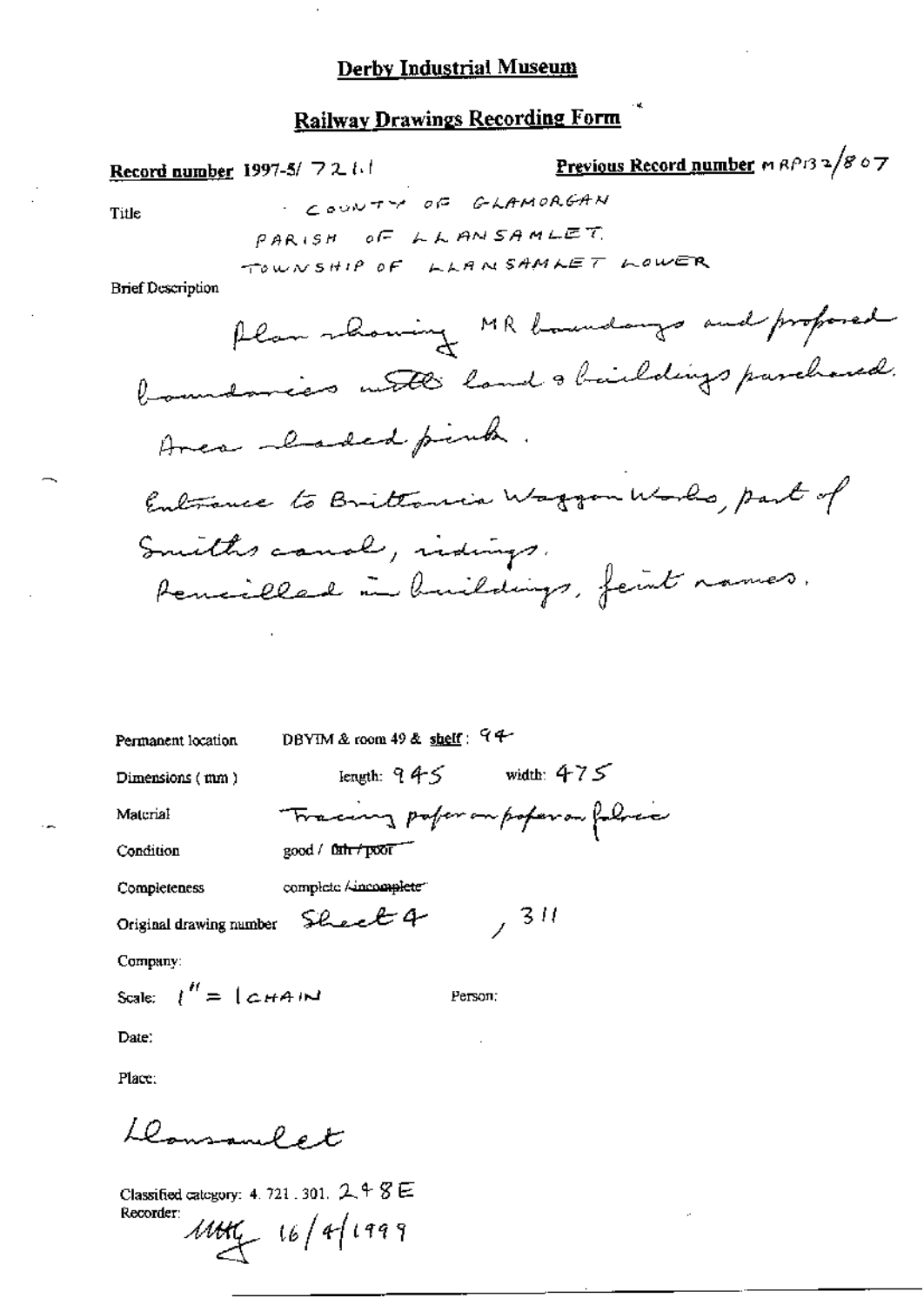Record number 1997-5/ 7 2, 1.1

Previous Record number  $nR\beta/32/867$ 

Title

 $\bullet$ 

" COUNTY OF GLAMORGAN PARISH OF LLANSAMLET TOWNSHIP OF LLANSAMLET LOWER

**Brief Description** 

| Permanent location              | DBYIM & room $49$ & shelf: $94-$                                               |                                  |
|---------------------------------|--------------------------------------------------------------------------------|----------------------------------|
| Dimensions $(mn)$               | lenguh: ?4S                                                                    | width: $475$                     |
| Material                        |                                                                                | Tracing poper on poper on folice |
| Condition                       | good / f <del>air/poor</del>                                                   |                                  |
| Completeness                    | complete / dacomplete"                                                         |                                  |
|                                 | Original drawing number $\mathcal{L}_{\text{back}}$ $\mathcal{L}_{\text{max}}$ | 730                              |
| Company:                        |                                                                                |                                  |
| Scale: $1'' = 1 \text{ cm} + 1$ |                                                                                | Person:                          |

Date:

Place:

Llousanlet

Classified category: 4, 721, 301,  $248E$ Recorder:<br> $1141$   $16/41999$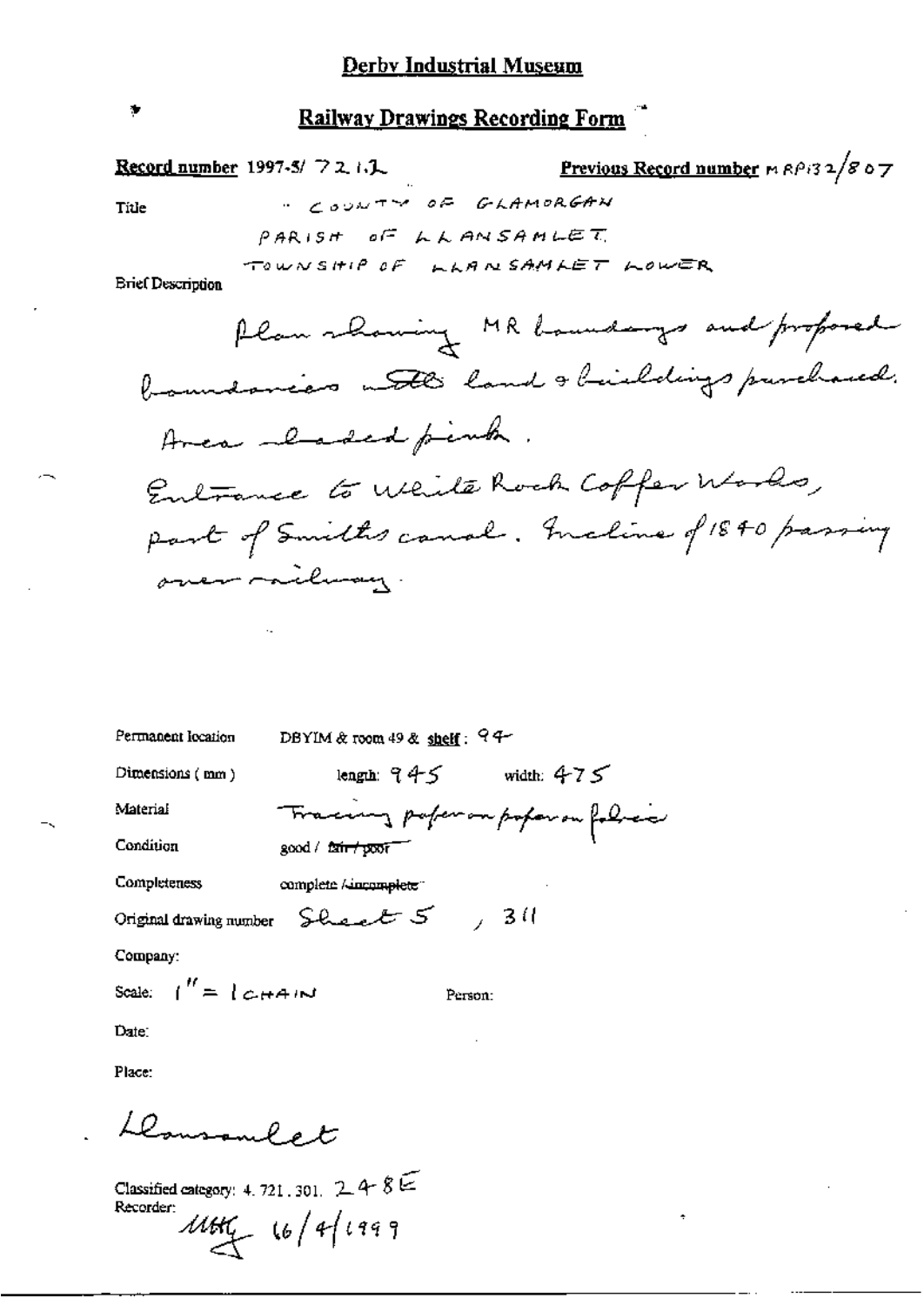Record number 1997-5/ $72.13$ 

<u>Previous Record number</u>  $m$   $R$  $P$ *i*3 $\frac{1}{8}$  o  $\frac{1}{7}$ 

Title

**COUNTY OF GLAMORGAN** PARISH OF LLANSAMLET TOWNSHIP OF LLANSAMLET LOWER

**Brief Description** 

DBYIM & room 49 & shelf: 99-Permanent location

good / fair / poor

Dimensions (mm)

length:  $945$  width:  $475$ 

Tracing poper in poper in foliar

- 311

Material Condition

Completeness complete / incomplete

Original drawing number Sheet 6

Company:

Scale:  $\int'' = \int c H A M$ 

Person:

Date:

Place:

Domment et

Classified category: 4.721, 301.  $248E$ Recorder:

 $1441 - 16/41999$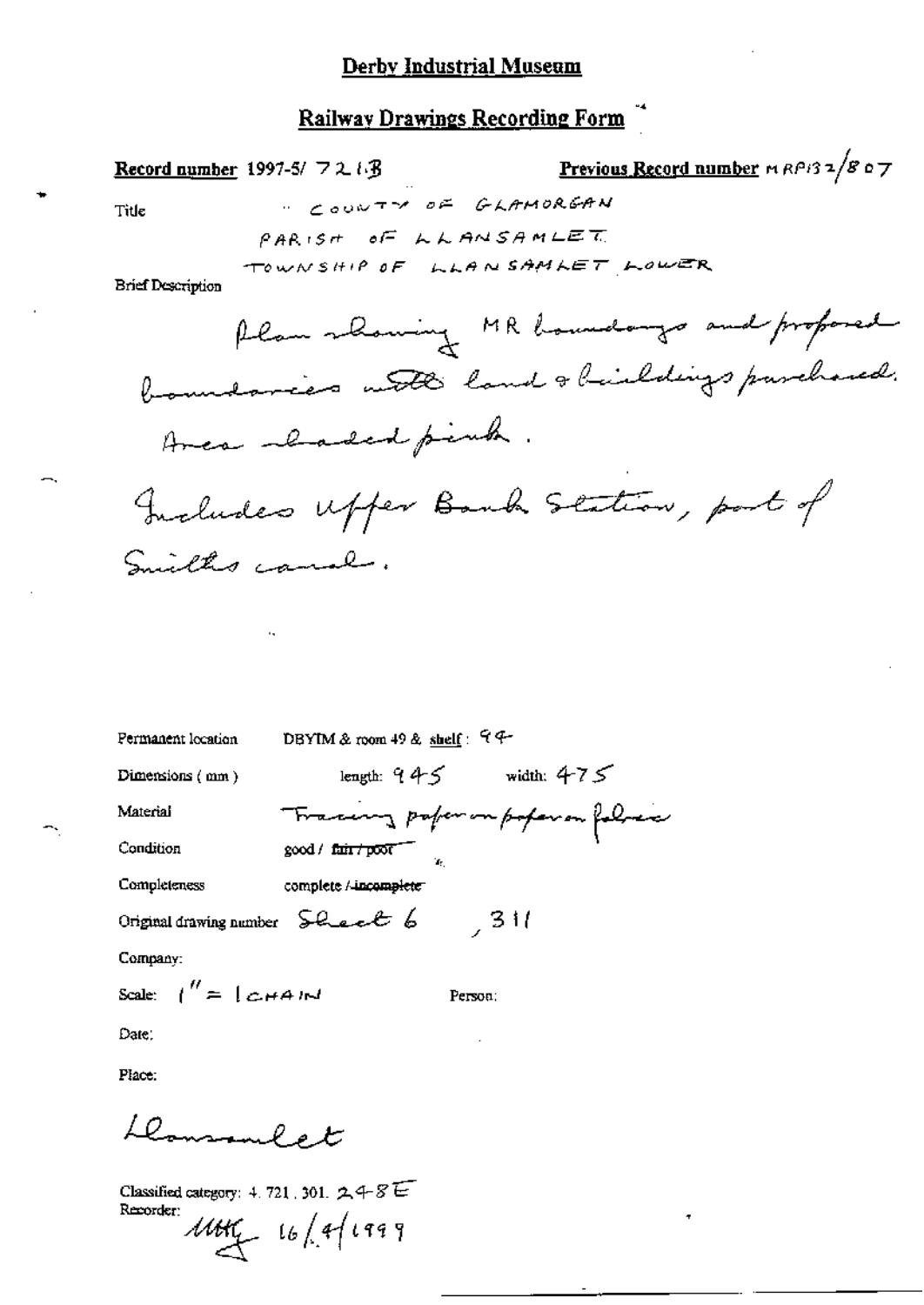#### **Railway Drawings Recording Form**

| <b>Record number</b> 1997-5/ 1082 |                     | Previous Record number $\kappa R$ P132/1217 |
|-----------------------------------|---------------------|---------------------------------------------|
| Title                             | MIDLAND RAILWAY     |                                             |
|                                   | SWANSER VALE BRANCH |                                             |
| <b>Brief Description</b>          |                     | $BRI0GE$ $AFNOIO4$ at $I1M67$ <sup>ch</sup> |
|                                   |                     |                                             |

Detail drawings, restains of wooden

| Permanent location                                             | DBYIM & room 49 & shelf: $138$                                        |
|----------------------------------------------------------------|-----------------------------------------------------------------------|
| Dimensions $(mn)$                                              | length: $1010$ width: $650$                                           |
| Material                                                       | maing fabric                                                          |
| Condition                                                      | $200d / \sqrt{44t + 600t}$                                            |
| Completeness                                                   | complete / incomplete                                                 |
|                                                                | Original drawing number $\rho$ H 334/5646 <sup>a</sup> , E431/85, 468 |
| Company: $M \mathbb{R}$                                        |                                                                       |
| Scale: $1'' = 8$ FEET                                          | Person:                                                               |
| Date:                                                          |                                                                       |
| Place:                                                         | Ynisyseinon Ien / Istaly fara                                         |
| Classified category: 4-721, 301, $2.48 \div 7.72$<br>Recorder: | $\mu$ uz $25/2/2000$                                                  |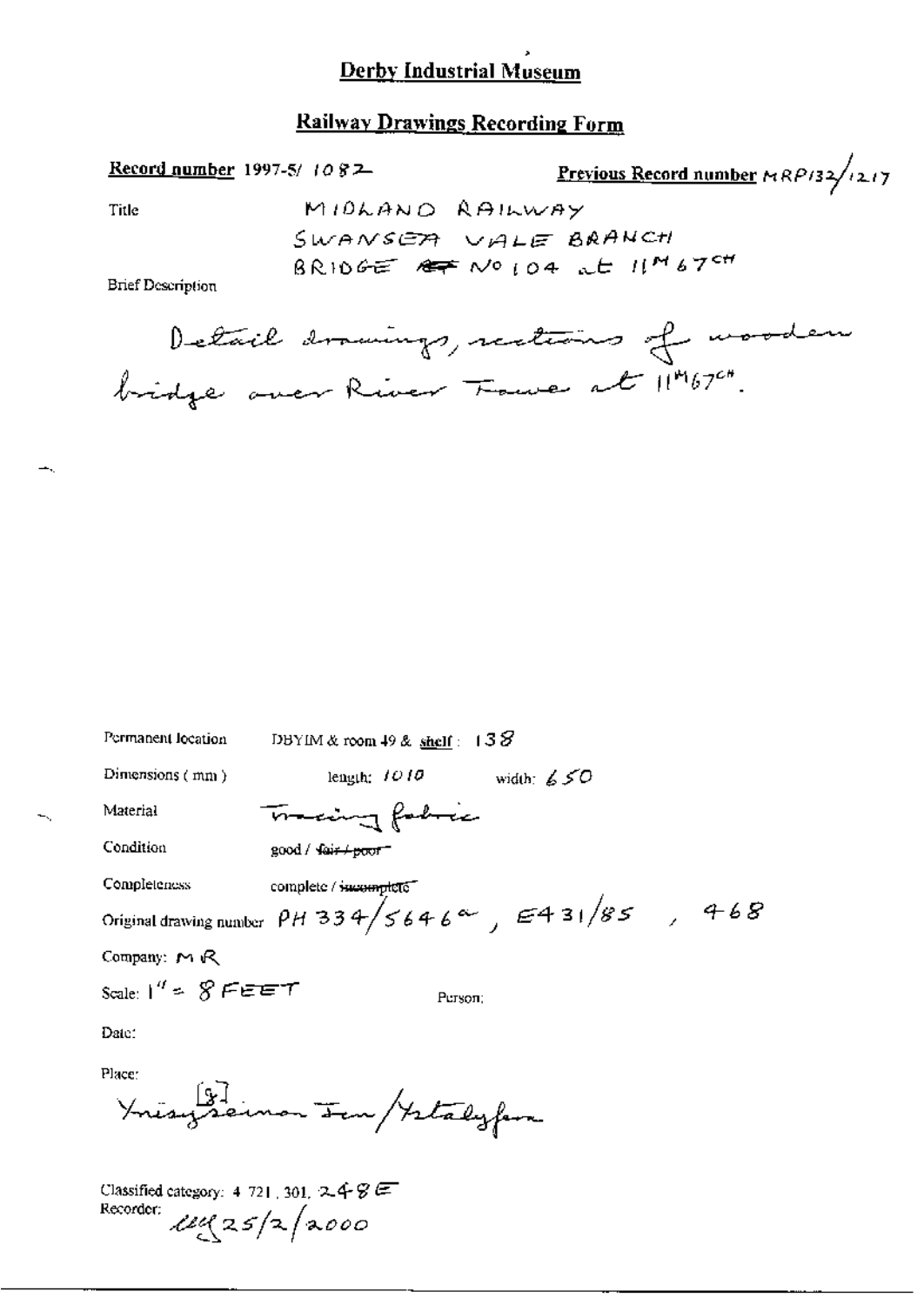## **Railway Drawings Recording Form**

Previous Record number MRP132/99 Record number 1997-5/97  $S.V.R$ Title VNYSCEOWYN BRANCH **Brief Description** Plan of tracks, incres, cause, building

If Swamsen Vale Roilway <del>ersemb</del> between wenner canal and River Fave in the Evenicate of Yatradgementaris.

Permanent location

DBYIM & room 49 & shelf:  $58$ 

Rober on folice

Dimensions (mm)

length:  $2280$  width:  $1000$ 

Person:

Material Condition

good / sair / poor

Completeness

complete / incomplete-

Original drawing number  $\sim$   $\sim$  X//

Company: MR

Scale:  $\int_0^{t_f}$   $\approx$   $\int$   $\epsilon$   $\theta$   $\theta$   $\theta$   $\theta$ 

Date: 1875

Place: Yatradgembois Lower. Remiral of Xetrady Dulois County Breeon

Classified category: 4, 721 . 301.  $2 + 8 =$ Recorder:  $W_HG - 18/6/97$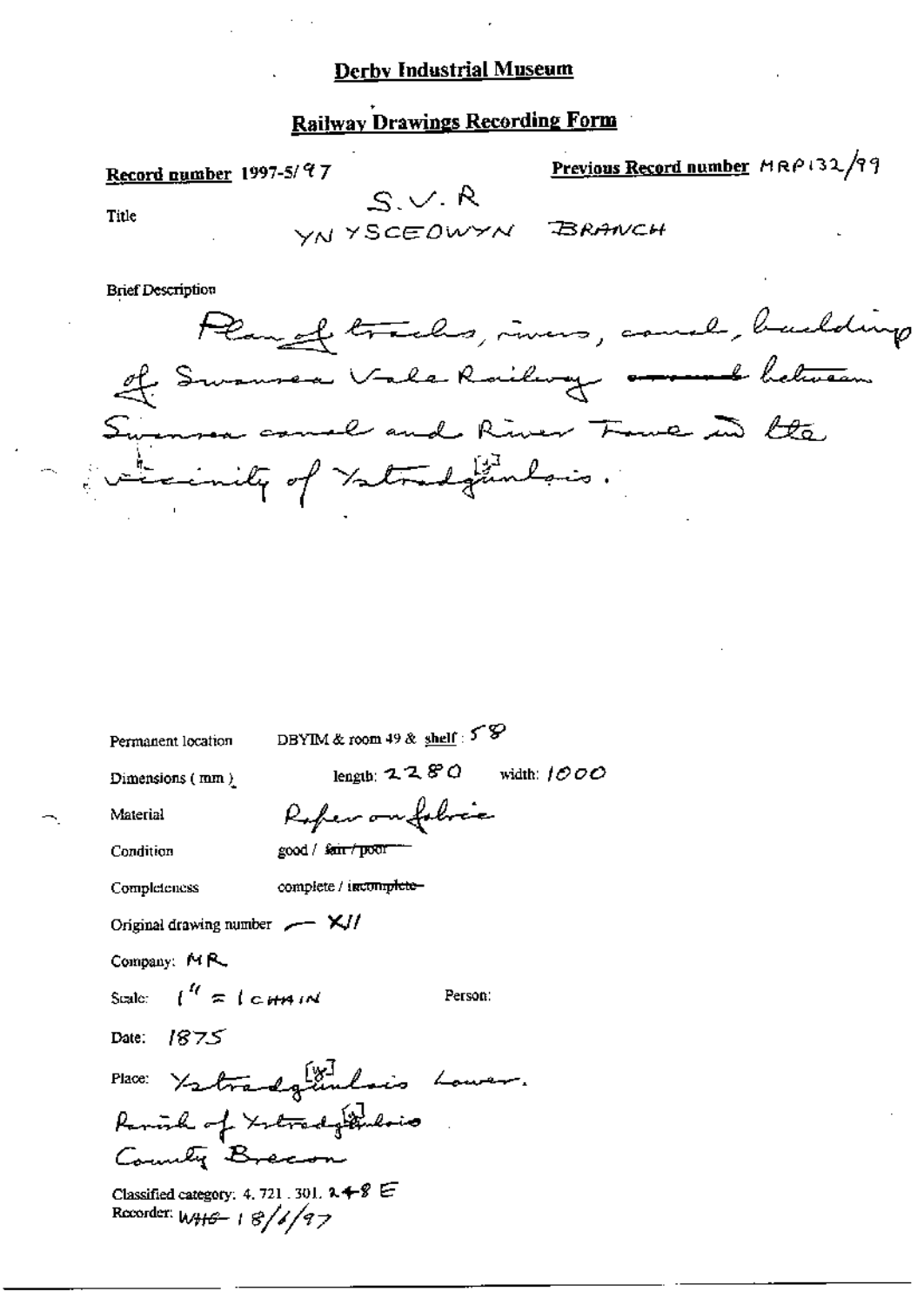#### Railway Drawings Recording Form

$$
\underline{\text{Record number}} 1971 - 384 / 316
$$

CATTELL  $296$ 

Title

**Brief Description** 

Person:

Permanent location DBYIM & room 49 & shelf : //4length:  $4-0.70$  width:  $340$ Dimensions  $(mn)$ fafer-Material

Condition

good / -fair 7 poor

Completeness complete / in<del>complete</del>

Original drawing number  $M \lesssim 78$ <sup>2</sup>

Company:

Scale:  $\frac{1}{1}$  = 2 cannot

Date:

Place.

Forchola - Sisa Rit Jan

Classified category: 4, 721, 301,  $2.48E$ Recorder:  $1147 - 15/3/2002$